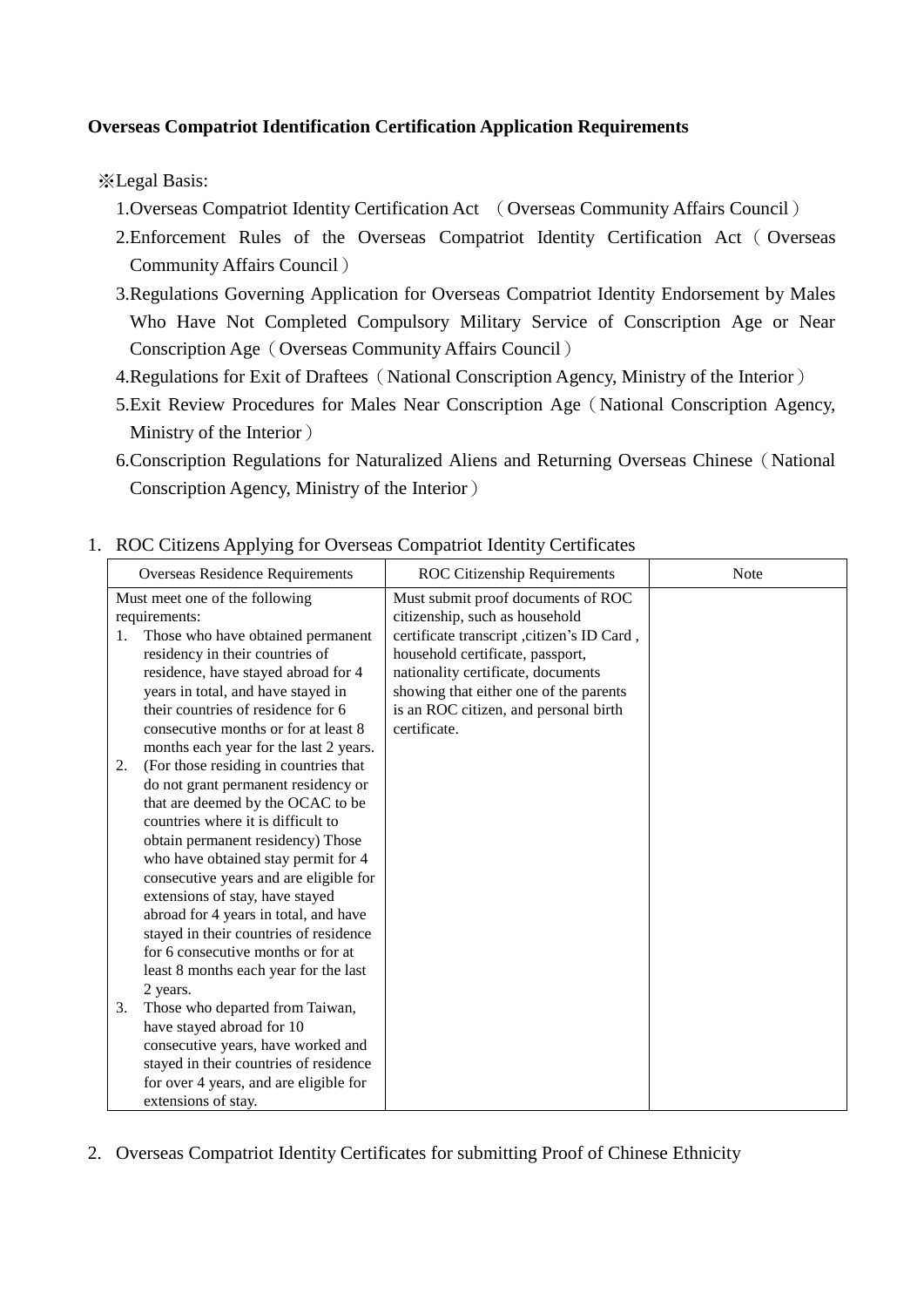| Overseas Residence Requirements | <b>ROC</b> Citizenship Requirements                                                                                                                                                                                                                                                                                                                   | <b>Note</b>                                                                                                                                                                                                                                                                                                                                                                                   |
|---------------------------------|-------------------------------------------------------------------------------------------------------------------------------------------------------------------------------------------------------------------------------------------------------------------------------------------------------------------------------------------------------|-----------------------------------------------------------------------------------------------------------------------------------------------------------------------------------------------------------------------------------------------------------------------------------------------------------------------------------------------------------------------------------------------|
| Same as #1)                     | Overseas compatriots without proof of<br>ROC citizenship can submit proof<br>documents of their Chinese ethnicity<br>(such as ID cards issued by a foreign<br>government that show the bearers'<br>nationality or ethnicity is Chinese )<br>which are verified by ROC Overseas<br>Missions and apply for Overseas<br>Compatriot Identity Certificate. | <b>Overseas Community</b><br>1.<br>Affairs Council will<br>note in the proof<br>document that "the<br>certificate is issued in<br>accordance with the<br>proof of Chinese<br>ethnicity submitted by<br>the applicant and that its<br>effect shall be<br>determined by each<br>concerned agency in<br>accordance with its<br>authority."<br>May not be used as<br>proof of ROC<br>citizenship. |

## 3. Overseas Compatriot Identity Certificates for Conscription Purpose

| Overseas Residence | ROC Citizenship  | Males who have been registered in household certificates, have not<br>completed compulsory military service and will not meet the Overseas<br>Residence Requirements until January 1 of the year they turn 16 |                       |                         |
|--------------------|------------------|---------------------------------------------------------------------------------------------------------------------------------------------------------------------------------------------------------------|-----------------------|-------------------------|
|                    |                  |                                                                                                                                                                                                               |                       |                         |
| Requirements       | Requirements     | Prior to December 31                                                                                                                                                                                          | Near conscription age | Of conscription age     |
|                    |                  | of the year they turn<br>15                                                                                                                                                                                   |                       |                         |
| (Same as $#1$ )    | Must be a ROC    | Must have exit/ entry                                                                                                                                                                                         | 1. Those, prior to    | 1. Prior to meeting the |
|                    | citizen and must | record                                                                                                                                                                                                        | meeting the           | Overseas                |
|                    | submit citizen's |                                                                                                                                                                                                               | Overseas              | Residence               |
|                    | <b>ID</b> card   |                                                                                                                                                                                                               | Residence             | Requirement have        |
|                    |                  |                                                                                                                                                                                                               | Requirements, have    | no exit/entry           |
|                    |                  |                                                                                                                                                                                                               | not stayed in         | record.                 |
|                    |                  |                                                                                                                                                                                                               | Taiwan for over       | 2. Those who have       |
|                    |                  |                                                                                                                                                                                                               | 183 days              | exit/entry record       |
|                    |                  |                                                                                                                                                                                                               | accumulatively        | must submit             |
|                    |                  |                                                                                                                                                                                                               | each year.            | request to National     |
|                    |                  |                                                                                                                                                                                                               | 2. Those days of      | Conscription            |
|                    |                  |                                                                                                                                                                                                               | staying exceed the    | Agency, Ministry        |
|                    |                  |                                                                                                                                                                                                               | limitation, must      | of the Interior for     |
|                    |                  |                                                                                                                                                                                                               | submit the request    | acknowledgement         |
|                    |                  |                                                                                                                                                                                                               | to the National       | that it is caused by    |
|                    |                  |                                                                                                                                                                                                               | Conscription          | a special reason.       |
|                    |                  |                                                                                                                                                                                                               | Agency, Ministry      |                         |
|                    |                  |                                                                                                                                                                                                               | of the Interior for   |                         |
|                    |                  |                                                                                                                                                                                                               | acknowledgement       |                         |
|                    |                  |                                                                                                                                                                                                               | that it is caused by  |                         |
|                    |                  |                                                                                                                                                                                                               | a special reason.     |                         |

## 4. Overseas Compatriot Identity Endorsement/ Visas

|                                      |              |                                                                      | Males who have been registered in household certificates, have not |  |
|--------------------------------------|--------------|----------------------------------------------------------------------|--------------------------------------------------------------------|--|
| Overseas Residence   ROC Citizenship |              | completed compulsory military service and will not meet the Overseas |                                                                    |  |
| Requirements                         | Requirements | Residence Requirements until January 1 of the year they turn 16      |                                                                    |  |
|                                      |              |                                                                      | Prior to December 31   Near conscription age   Of conscription age |  |